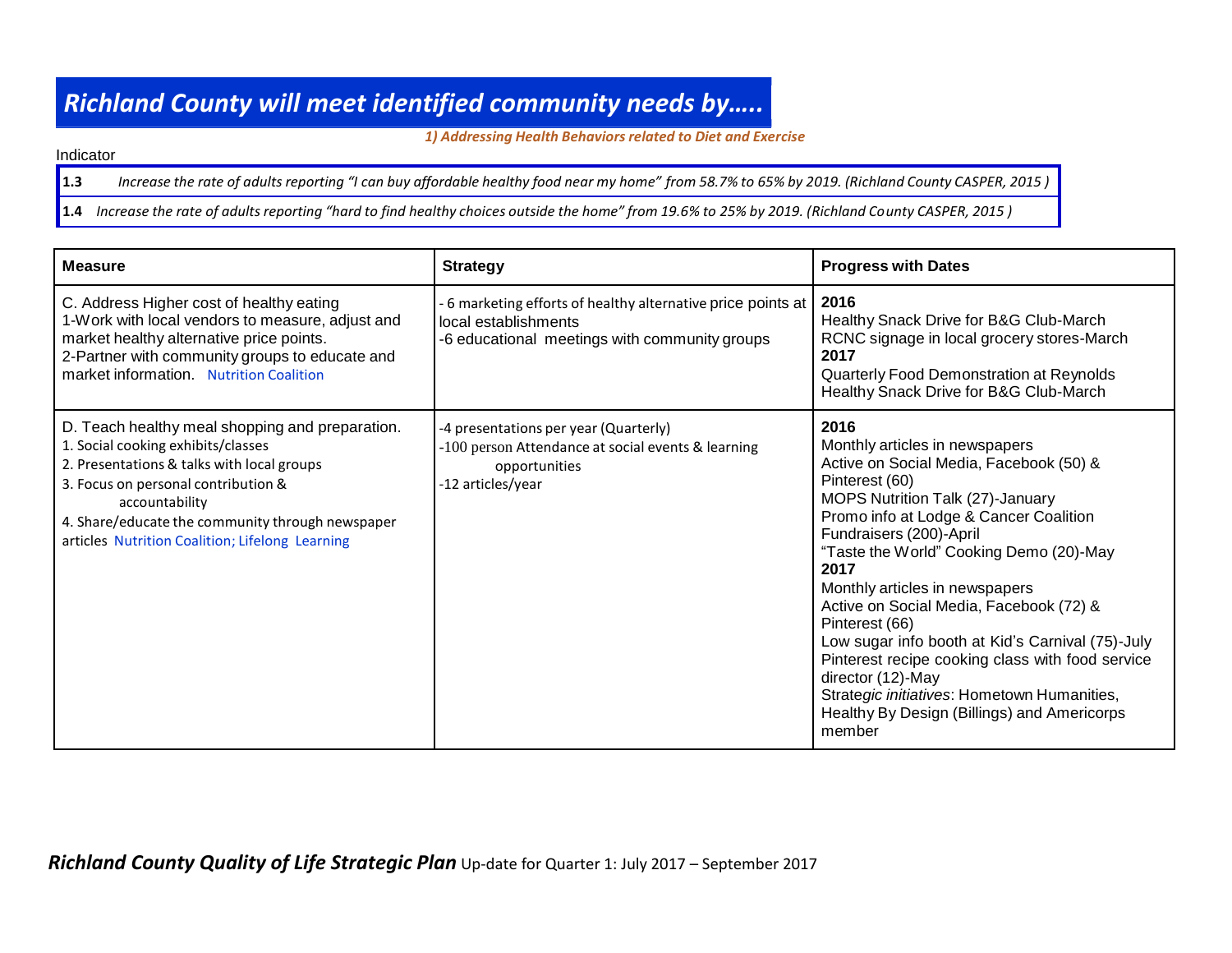| E. Identify ways to market healthy options in local<br>restaurants, stores & schools. Nutrition Coalition | -6 of Local restaurant menu options, grocery store<br>selection and school lunch programs with healthy options | 2016<br>Celebrate Nutrition Month March<br>2017<br>Current discussion with Reynolds on meal prep<br>delivery & fresh to go options.-Ongoing<br><b>Celebrate Nutrition Month March</b> |
|-----------------------------------------------------------------------------------------------------------|----------------------------------------------------------------------------------------------------------------|---------------------------------------------------------------------------------------------------------------------------------------------------------------------------------------|
|-----------------------------------------------------------------------------------------------------------|----------------------------------------------------------------------------------------------------------------|---------------------------------------------------------------------------------------------------------------------------------------------------------------------------------------|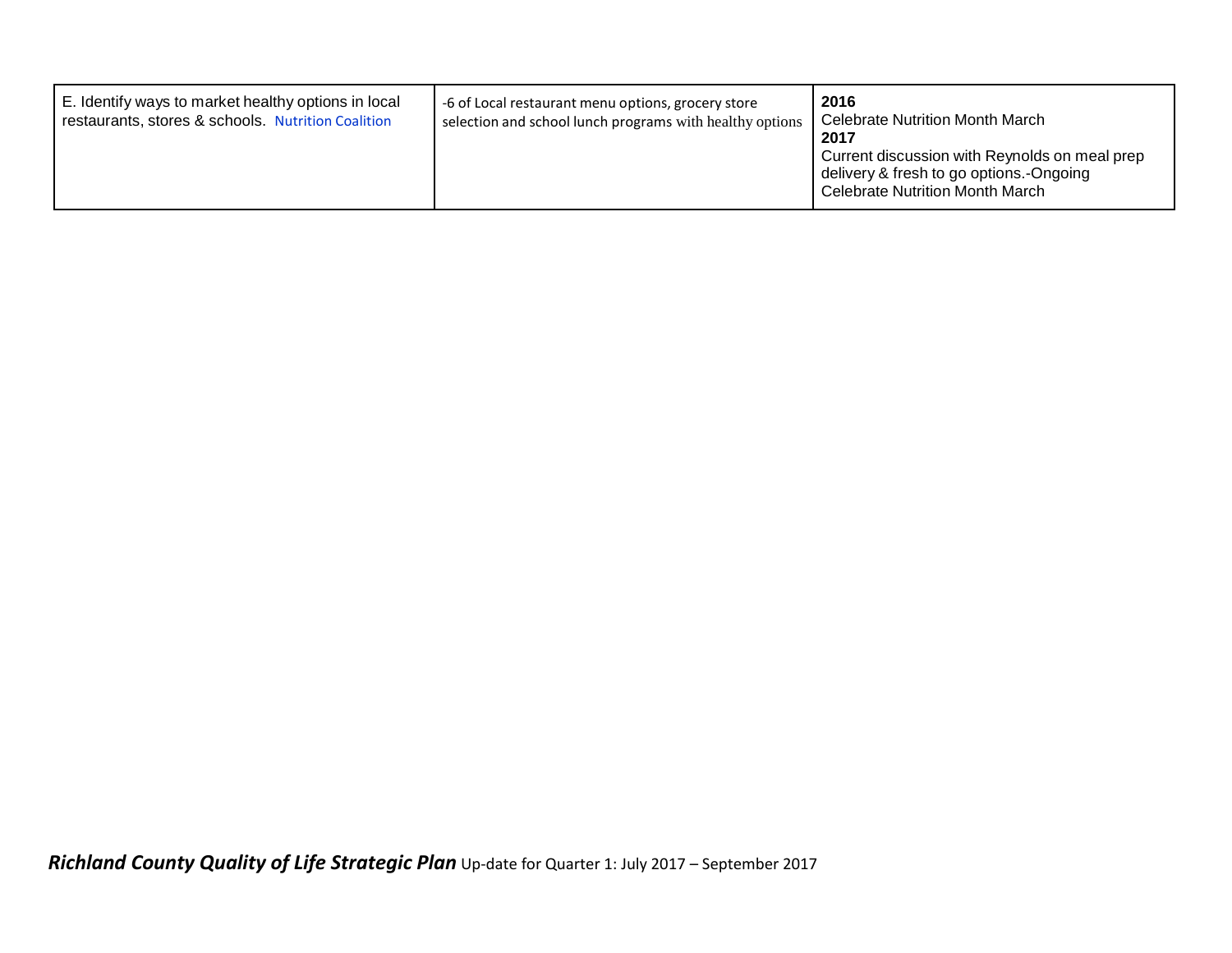|  | Quarterly meetings with restaurant & |
|--|--------------------------------------|
|  | establishment owners/managers        |

## **Alignment**

**Healthy People 2020** 

WS-14 Increase the contribution of fruits and vegetables to the diets of the population WS-6 Increase the proportion of physician office visits that include education related to nutrition

## State Strategic Plan

1.1 Support worksites and other settings to implement policies that promote and protect health 2 Promote health by providing information and education to help people make healthy choices. 1.5 Maintain and seek resources to support public health programs and the public health system.



*Richland County Quality of Life Strategic Plan* Up-date for Quarter 1: July 2017 – September 2017